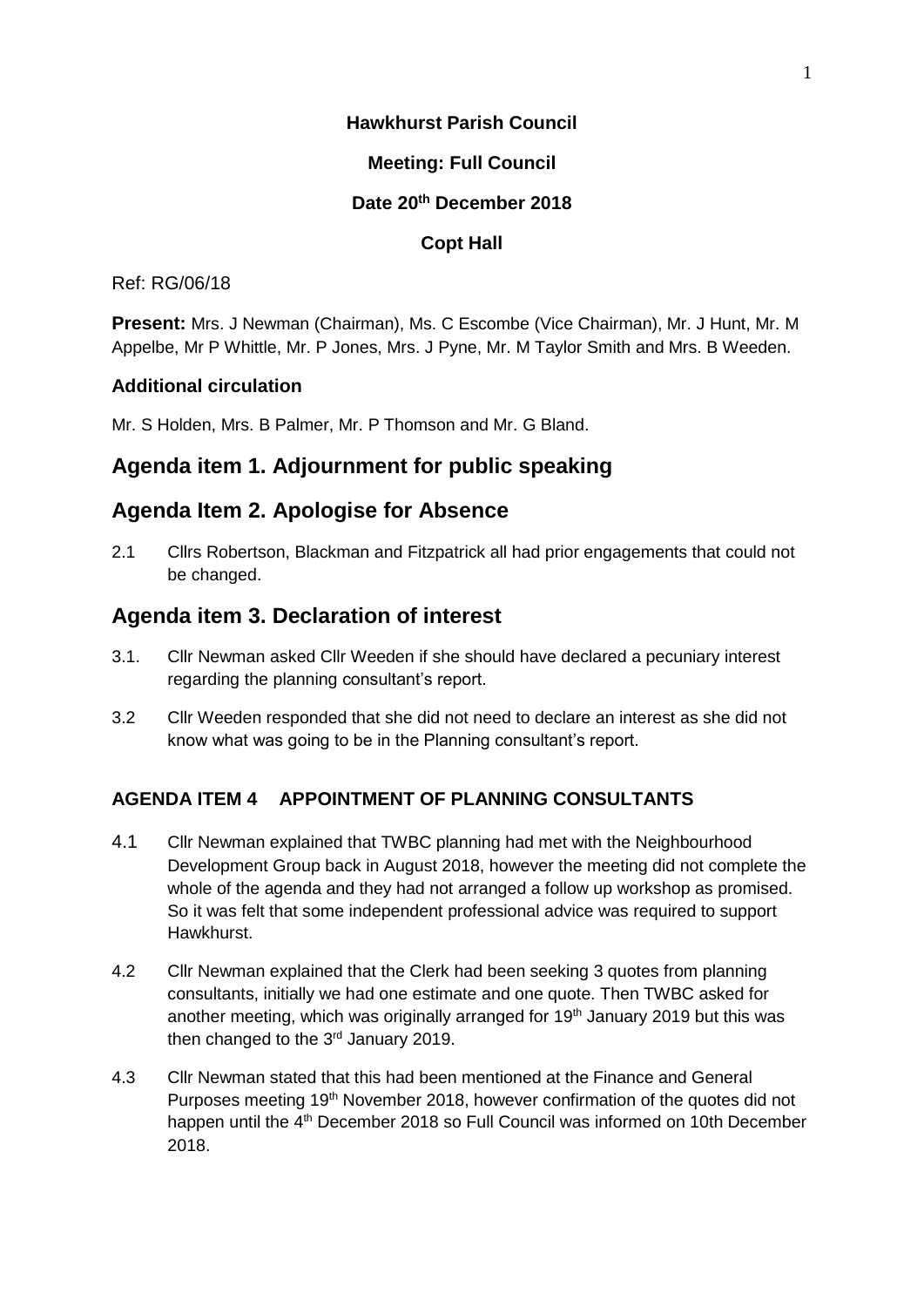- 4.4 Cllr Newman explained that the two quotes were: £5,000 plus costs and GIS mapping costs and another for £3,400 plus costs.
- 4.5 Cllr Newman explained that due to time pressures caused by the change in meeting dates the work need to start immediately. It was decided in discussion with the Clerk that we could appoint up to delegated authority £500, to get the work started, and seek approval from Finance and General Purposes and ratification from Full Council, hence the meeting this evening.
- 4.6 Cllr Weeden asked why Council had not been informed before as the work had started in early November 2018.
- 4.7 Cllr Newman replied that Finance and General Purposes had been kept informed.
- 4.8 Cllr Weeden felt that Finance and General Purposes need to be reconstructed, Cllr Newman asked if Cllr Weeden would like to expand on this. Cllr Weeden felt that Finance and General Purposes were telling the Council what to do.
- 4.9 Cllr Newman explained that Finance and General Purposes could not make decisions only recommendations to Council.
- 4.10 Cllr Taylor-Smith asked how the specification had been drawn together. The Clerk explained it was initially based on one from Cranbrook but with added elements for Hawkhurst, such as emphasis on the Hawkhurst NDP.
- 4.11 Cllr Escombe emphasised that we clearly need the advice even if some people do not like the process of how we got here.
- 4.12 Cllr Taylor-Smith asked about the input / attendance of the Hawkhurst borough councillors at the meeting in January 2019? The Clerk explained that it was for the TWBC planning service to invite them, we had asked and would ask again.
- 4.13 Cllr Taylor –Smith felt the brief specification was at a high level review, could we see the draft report before the meeting with TWBC in January 2019. The Clerk explained that was the hope, but timescales were very tight.
- 4.14 Cllr Hunt asked who was attending from Hawkhurst Parish Council. Cllr Newman explained it was the same as August 2018, the Neighbourhood Development Group: Cllr Newman, Escombe, Chris and Joy Austen and the Clerk. However, Cllr Robertson was unavailable.
- 4.15 Cllr Hunt asked if he could join the group as it felt that Hawkhurst Parish Council was under represented. This was agreed and the Clerk would meet Cllr Hunt to brief him on the background.
- 4.16 Cllr Newman proposed and Cllr Escombe seconded that "Full Council support the Finance and General Purposes Committee recommendation to retrospectively appoint Kember Lowden and Williams for £3,400 plus costs as planning consultants to complete the works by 2<sup>nd</sup> January 2019."

This was approved 7 for and 2 abstentions (Cllrs Weeden and Taylor Smith)

#### **Meeting closed at 8.05pm**